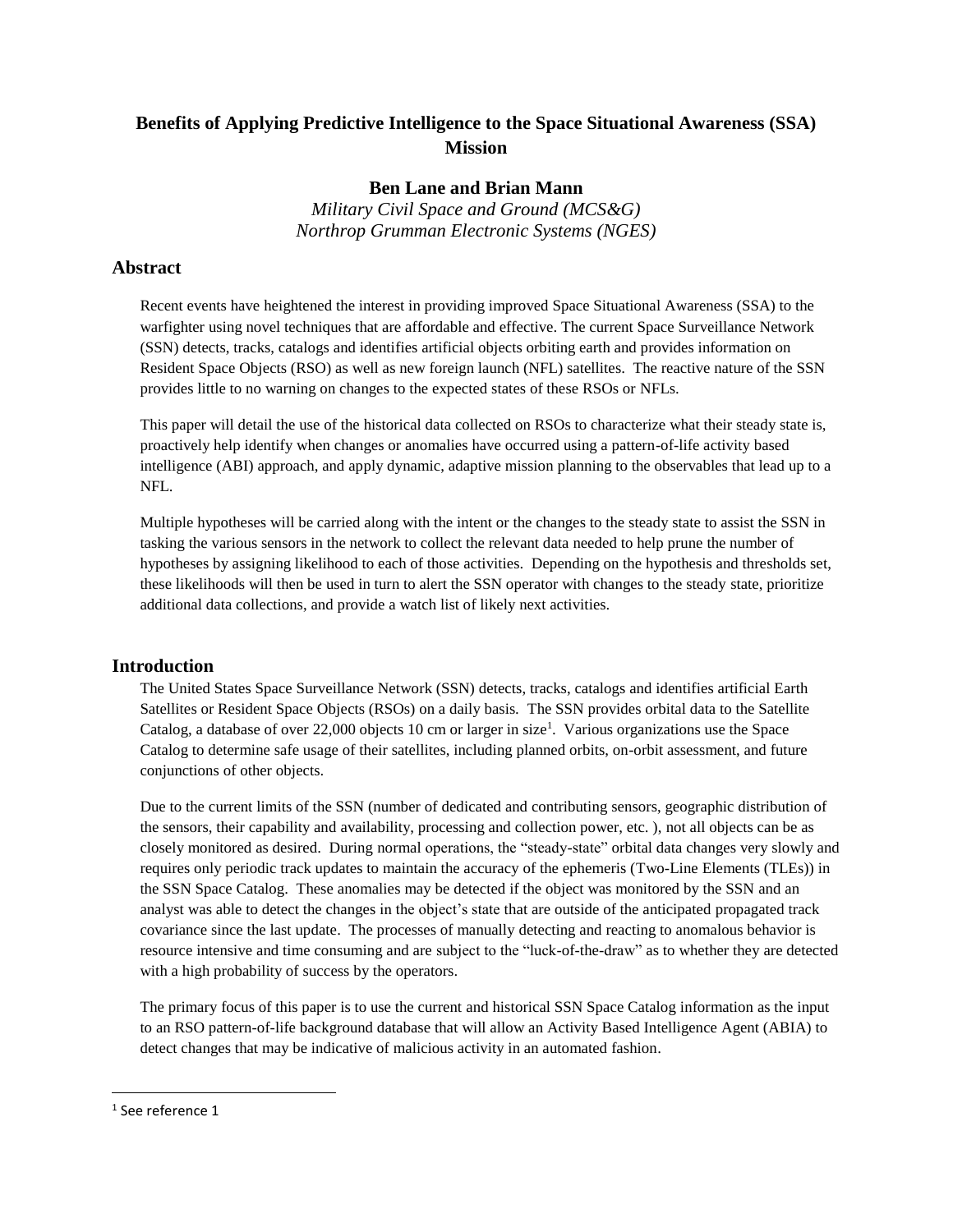#### **Background**

The current Space Surveillance Network (Figure 1) collects 380,000 to 420,000 observations each day. Due to limited resources, the sensors that make up the SSN "spot check" the objects that make up the Space Catalog rather than track them continually. Once the object's steady-state orbital parameters have been documented and updated, the majority of the observational data may not be archived for historical data analysis due the large data storage requirements needed. Further, the historical information on the objects themselves may not necessarily be saved or exploited for future use.



**Figure 1. Space Surveillance Network illustration (Source: https://www.stratcom.mil/factsheets/11/Space\_Control\_and\_Space\_Surveillance)**



**Figure 2. Number of objects in space over time Source: (NASA Orbital Debris Program Office http://orbitaldebris.jsc.nasa.gov)**

mission a natural next step.

Collecting the orbital data on the objects that are contained in the existing Space Catalog needed to characterize and detect anomalous behavior is very challenging as the number of RSO's continues to grow. A simple plot of the number of objects as a function of time shows the complexity of maintaining and collecting on objects in space and can provide detailed associations and patterns, as shown in Figure 2. Optimal resource management may not be achieved due to the limited resources available as well as the timeline needed to make a decision. The increasing number of RSOs and the growing complexity of maintaining Space Domain Awareness (SDA) make the application of Activity-Based Intelligence (ABI) to the SDA

Activity-Based Intelligence has multiple definitions and is used synonymously with a multitude of other ideas. The definition that we will use in this paper as follows:

*An application of intelligence analysis where the subsequent data collection is focused on the activity and transactions associated with an entity, a population, or region of interest.* 

One usage of ABI compares data to events that make up a pattern-of-life for an activity or string of activities. The events that make up the pattern-of-life can be categorized in four ways.

1. A "known known" is an event that we know about **and** know how the event will manifest itself. An example of a known known is a person is going to go to the grocery store and buy cereal.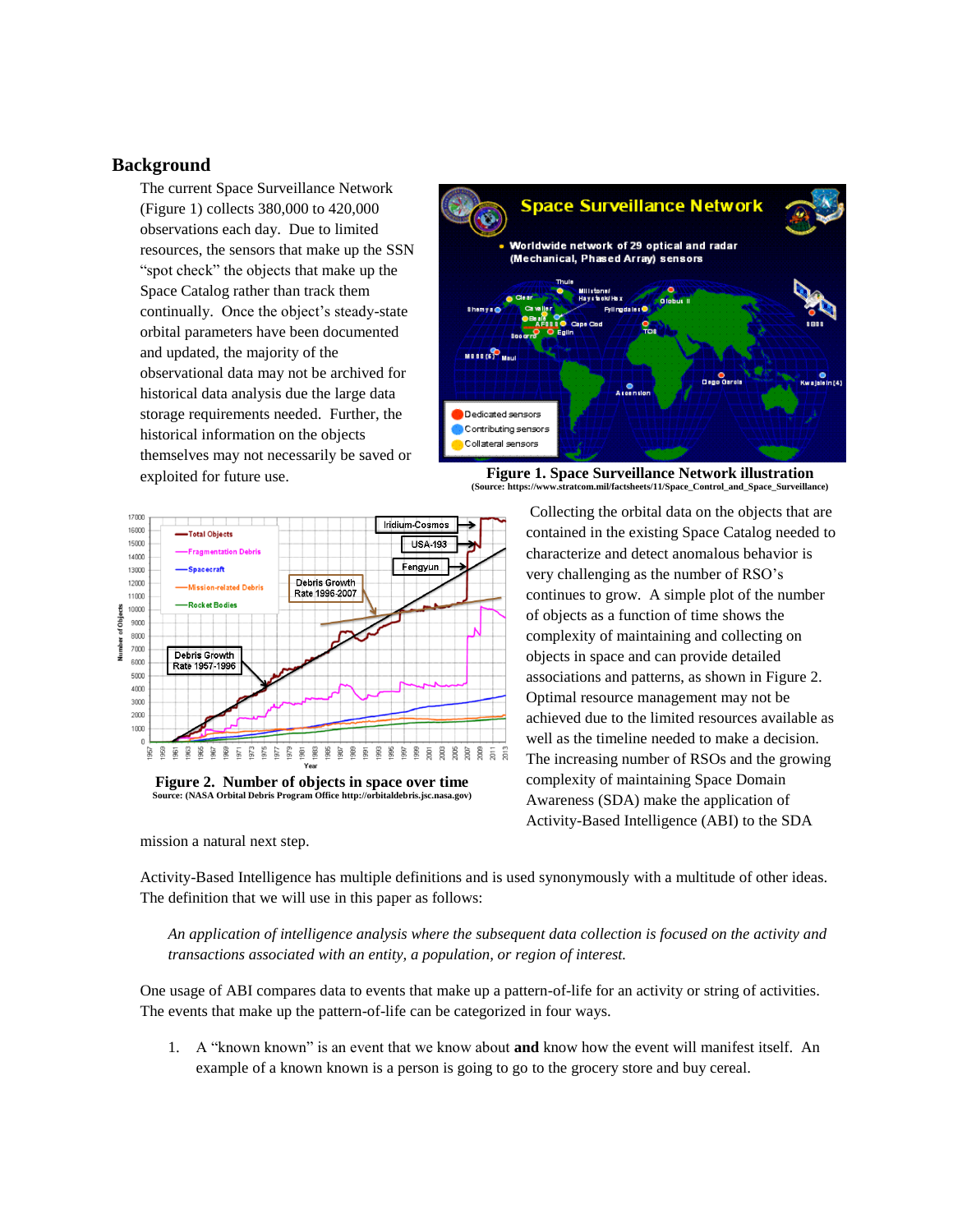- 2. A "known unknown" is an event that we know about but **do not** know how the event will manifest itself. An example of a known unknown is a person is going to go to the grocery store but we **do not** know why.
- 3. An "unknown known" is an event that we **do not** know about but we know how the event will manifest itself. An example of an unknown known is sometime, somewhere, someone will go to the grocery store and buy cereal.
- 4. Finally, an "unknown unknown" is an event that we **do not** know about and we **do not** know how the event will manifest itself. An example of an unknown unknown is sometime, somewhere; someone will go to a store and buy something.

Creating a pattern-of-life using the first three types of events are straightforward. Discovering the "unknown unknowns" is one of the toughest challenges today. Despite the difficulty, ABI has been successfully applied across multiple disciplines to help discover these "unknown unknowns," including the following applications:

- Direct Marketing (Amazon, Google, Yahoo, etc. track your interests, purchases, and tailor ads and promotions accordingly)
- Entertainment & Gambling (Internet Sites, Casinos track of the patrons, Nevada Gaming Commission monitoring the Casinos)
- Customer Service Organizations (Average Wait Time, Customer Satisfaction, etc.)
- Computer Network Protection (Detecting Internal and external malicious activities)
- Intelligence Surveillance & Reconnaissance (ISR) (Counter IED, Arms Trafficking)
- Financial Fraud Detection (Bank Transfers, Debit and Credit Card Activities)
- Law Enforcement (Airport Security, DEA monitoring of Harbor activities)

All of these applications have a common thread of that serves as the core of Activity Based Intelligence: analyze historical data collected by sensors to identify associations, patterns, and outcomes to aid in data discovery, identify anomalous behavior, and to anticipate the unknown knowns.

#### **Approach**

Applying ABI to the SDA mission space can provide dynamic, optimal performance of resource tasking and automatic response to changes in orbits. Leveraging the existing SSN and its architecture, our approach would augment the current analysts as well as the sensor operators by providing them with a capability to provide critical information in a timely fashion as shown in Figure 3 below.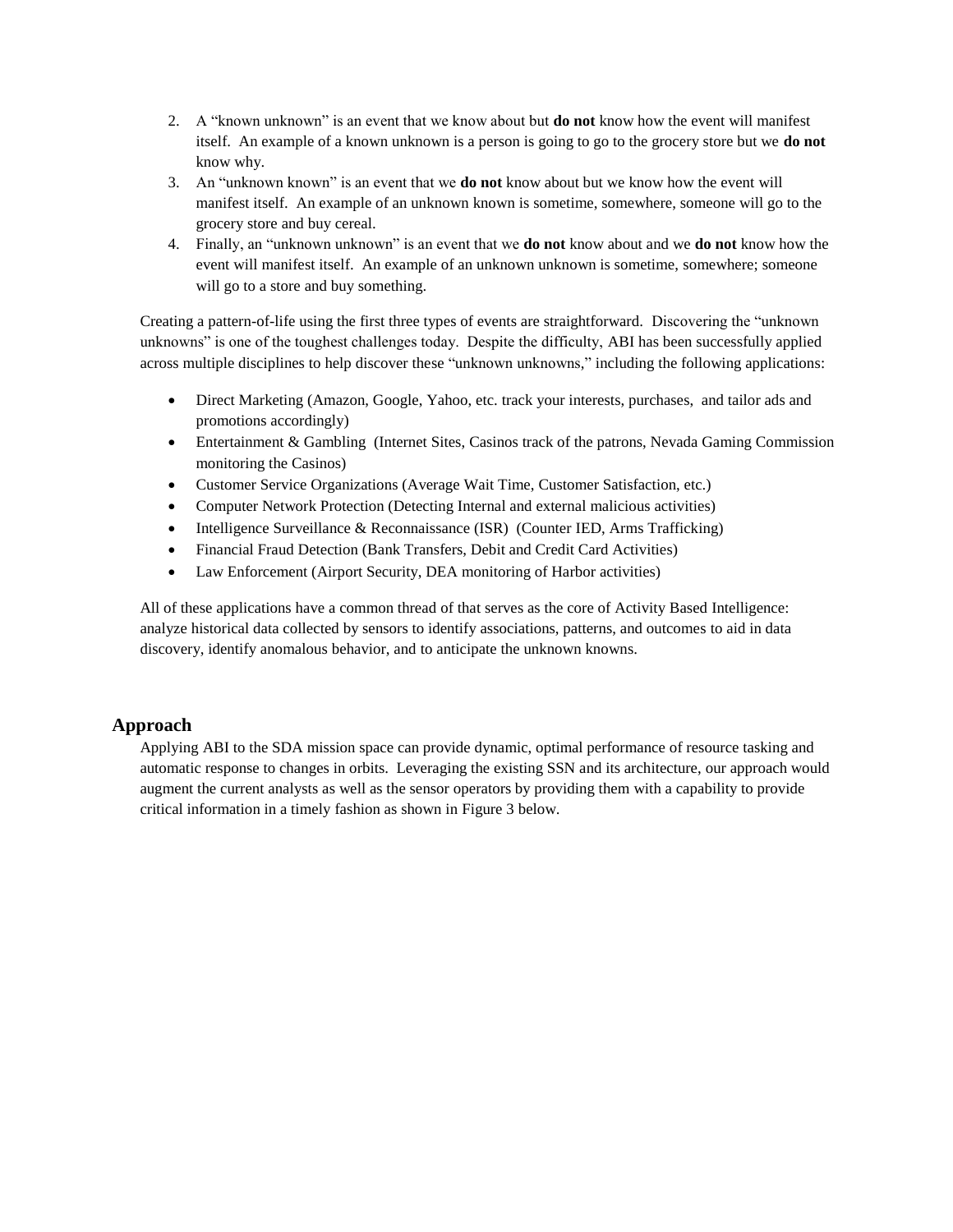

# Activity-Based Intelligence Application to the SSA Mission

**Figure 3. Top Level Flow Chart of How Activity Based Intelligence (ABI) Can Support the SSA Mission**

First, the existing Space Catalog is "mined" for historical information to create the pattern-of-life database for objects of interest. The data that is included in the database is the metric data (ephemeris of each object), signature data (size, motion, etc.), and other information, such as published mission (weather, communications, etc.). The knowns and unknowns of the object are described and created in the database. The Activity Based Intelligence Agent (ABIA) has to not only have access to the historical RSO catalog data, but it also has to have the data pre-processed or conditions as it collects the information from the current RSO database and other sources. This step will help ensure data "sequence neutrality" and not perform integration or establish hard associations that may adversely affect the interpretation of the data by the ABIA. This is one of the challenges of ABI, to collect data without necessarily knowing whether it will be useful or not, and resist the pitfall of data "Integration Before Analysis". This challenge is exasperated by the fact that some of the associations (such as proximity) of the SSA mission are dynamic due to the relative motion of the ensemble of objects in orbit, but we would like to also keep track of their origins (object type, country of origin, etc.).

Next, the existing scheduled SSN sensors continue to perform updates to maintain the accuracy on Space Catalog and feed the data into an Activity-Based Intelligence Agent (ABIA) that monitor potential off-nominal pattern-of-life behavior, including changes in orbit, motion, orientation, configuration, tasking/operation, and/or conjunction with other objects. This is accomplished by a suite of algorithms used by the ABI Agent to build and analyze the large permutations of possible combinations of associations between past and events and predict likely outcomes. These algorithms are then integrated into a Decision Architecture (DA) that runs the appropriate algorithms in parallel depending on what portion of the "The Knowns" are being addressed. Results from the Decision Architecture are weighted based on the *a priori* probabilities, *post priori* likelihoods,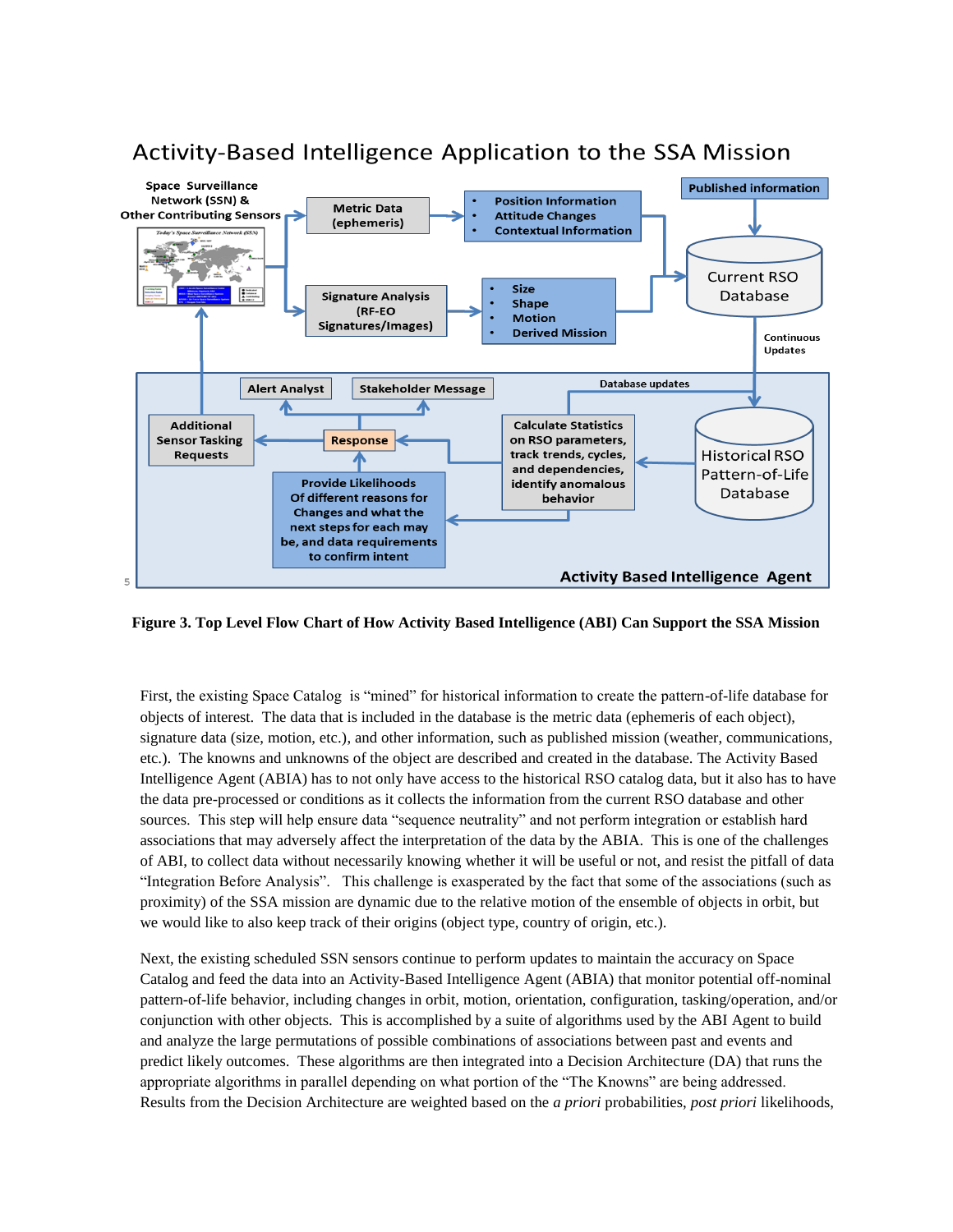and operator inputs/intervention. Ultimately the ABI Agent acts to assist the user/operator by elevating particular RSOs actions and possible intent to their attention.

If the ABIA detects a change to the steady-state of the object, the ABIA provides potential likelihoods of the behavior, the reasons for the behavior, and suggested responses for the next course of action. The ABIA also provides the system operator/user playback abilities that allow the operator/user to see the time progression forward & backwards of the data used to make the predictive alert to the operator. These responses may include alerting an SSN Operator, release a message or alert to the owner of the object, a tasking request for additional collects or information to the SSN, or reconstruct the orbit with finer accuracy and fidelity.

Finally, the ABIA updates the pattern-of-life database with the new information and continues to process the data that is being provided by the SSN. The pattern-of-life database is "living document" that continues to grow and provide support to the analyst and provide historical data to not only support ABIA, but also provide forensic support after a space based event (collision, intercept, etc.). In those cases, the forensic data can then be used to train the ABIA to help improve its performance on future "unknown unknown" events. Our vision for ABI for the SSA mission will provide the operator/user with a view of "What Has Happened" and "What May Happen" in the future. ABIA will assist the analyst on what indicators and events to be on the lookout for via a data driven timeline that allows the analyst to move forward and backward in time through the RSO data associated with the events of interest. The ABIA will assist the operator/user by continuously searching the database for data that support the multiple "What May Happen" hypotheses and provide the operator/user with the probability of those outcomes coming to fruition an illustrated in Figure 4.



**Figure 4. ABIA augments the SSN, finding the Unknown Unknowns and aiding the user/operator**